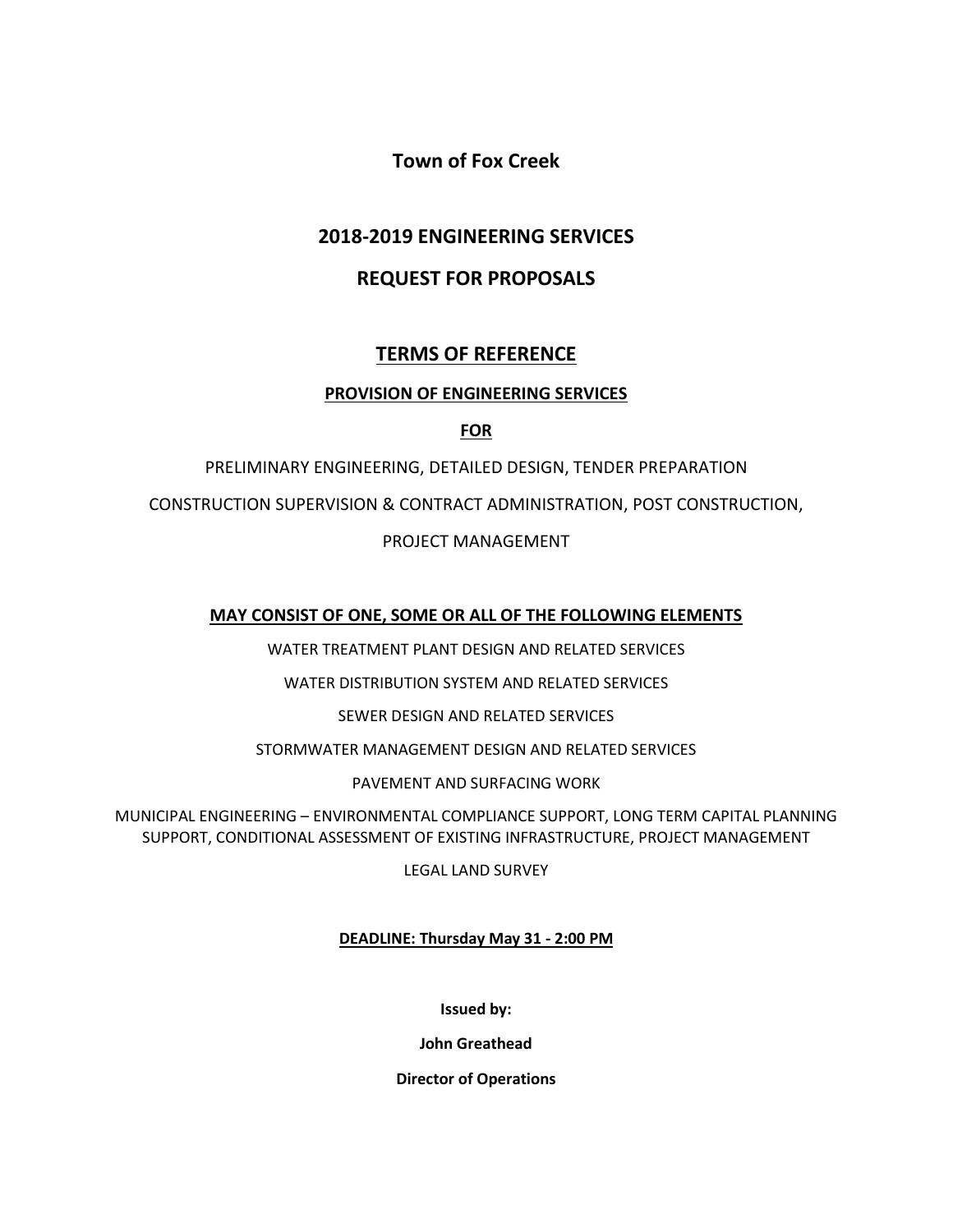## **1.0 INTRODUCTION**

The Town of Fox Creek would like to retain the services of engineering consultants for the delivery of its 3-year capital construction program as outlined in these Terms of Reference. In this request, the proposal call will be structured so that all disciplines and services are included in a single Request for Proposals (RFP). **Firms are invited to submit proposals for one, some, or all of the work elements identified.**

This arrangement is intended to procure the engineering services required for 2018 - 2019

The work includes typical engineering consulting services for municipal activities. This includes road construction, pavement & surfacing work, municipal engineering (water/wastewater and solid waste), and legal land survey.

The successful firms will be engaged to undertake most engineering work in the categories for which they are successful commencing June 2018. A one year optional extension may be considered if required and mutually accepted. A service contract will initially be established at the start of the assignment to cover the contract services for 2018 and 2019 or as required to undertake other miscellaneous projects that may come up during the course of this agreement.

Interested firms are invited to submit their proposals containing the following information:

- Project understanding and overview of the proposed methodology for carrying out the work and meeting the schedule.
- Project organization and management
- Names of staff and sub-consultants (if any) that would be assigned to the project and the details of their involvement (roles and responsibilities)
- List of references for similar work experience.
- Estimated consulting costs based on the hourly charge out rates in accordance with the payment method as described in the Terms of Reference.
- Human resources allocation indicating the level of activity provided by the Prime Contact and the support staff during various phases of this undertaking.

Proposals will be reviewed using a Quality Based Selection system consistent with APEGGA guidelines insofar as possible and as outlined further within the Terms of Reference.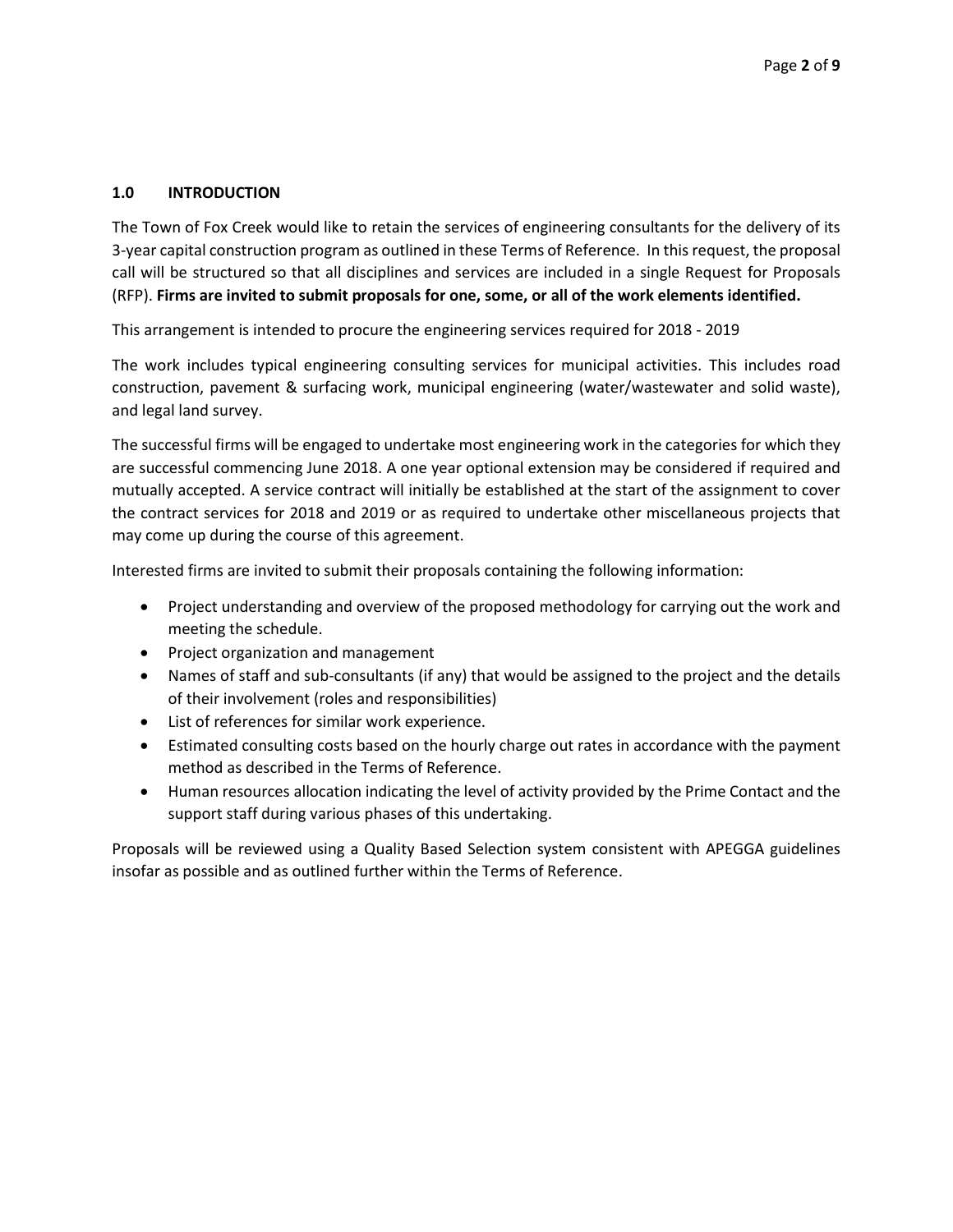# **2.0 PROJECT TYPE AND GENERAL ELEMENTS**

Currently the Town of Fox Creek requires the replacement of a sewage lift station. The preferred approach will be to install a vault containing submersible pumps adjacent to the existing lift station while keeping the sewer system live, allowing for a brief period when the piping will be connected. Anticipated cost of this project to be \$1.1 million TOTAL.

Completion of the Water System Upgrade including upgrade to the original (old) Water Plant including pipe works, pumps, electrical controls, installation of Greensand Plus filtration among other items to be completed during the life cycle of this contract. Anticipated cost \$3 million.

Site design and installation of truck scales.

Additionally the successful proponent may be requested to undertake conditional assessment of existing infrastructure, assist with long term Capital Planning, and provide advice on best practices and Regulatory Compliance.

### **3.0 PROJECT PHASES AND OBJECTIVES**

Typically, the following four (4) project phases are identified for most projects. Some projects may have only certain components of these phases and generally do not apply to legal survey work.

These will constitute the primary roles and responsibilities for the Consultant and fall into the following general categories.

### I. PRELIMINARY DESIGN AND SURVEY:

To carry out surveys and prepare preliminary designs for the projects as specified. Preliminary design will outline the design criteria, dimensions, and cost, etc. in order to undertake the projects. Written consent to survey must also be obtained during this phase. However, land acquisition is not included and will be a municipal responsibility unless otherwise specified. This phase involves carrying out all necessary surveys and preparing preliminary designs for the projects. The design parameters to be followed are those provided by the Government of Alberta, Ministry of Transportation, Alberta Environment and Parks or the appropriate governing agency.

Consultation with ratepayers, the project team and Council, any approving authorities such as Alberta Transportation, Alberta Environment, Department of Fisheries and Oceans or any other stakeholders must be arranged by the consultant at the onset of and during the project as needed.

Not limiting the foregoing, the following items are included in Phase I

a) Evaluate the feasibility and impact of construction options and route alignments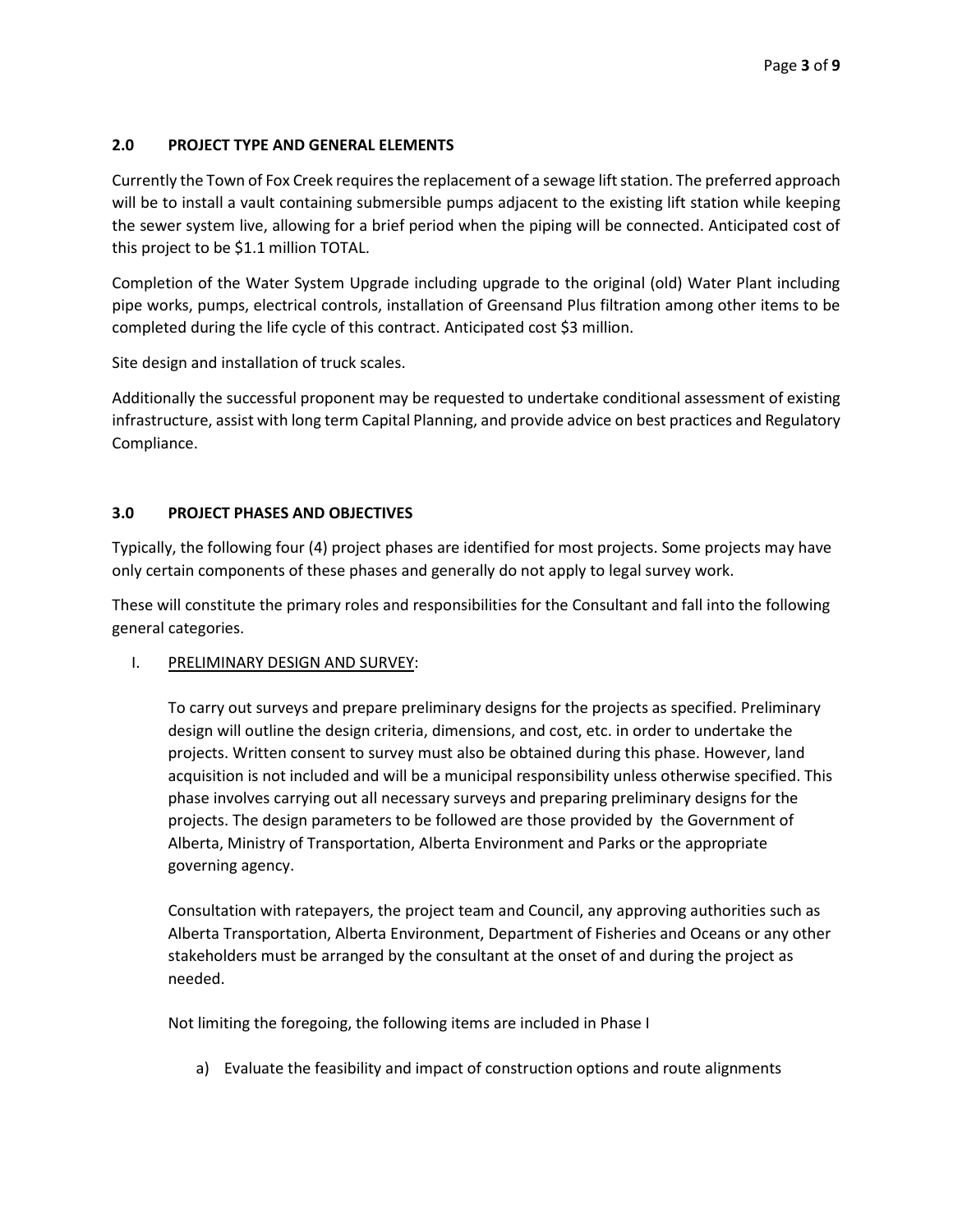- b) Establish/confirm design standards in consultation with the Director of Operations and Town CAO.
- c) Identify construction and location alternatives, costs, and scheduling
- d) Undertake and organize project site surveys, material testing. Field inspections, etc., as required.
- e) Recommend the preferred design and alignment
- f) Present the proposed project to Council if requested
- g) Obtain all necessary approvals (including Federal, Provincial and Local)
- h) Evaluate environmental or social impacts of each proposed project
- i) Consult with all utility companies who may be impacted.

### II. DETAILED DESIGN, TENDER, PRE-CONSTRUCTION COORDINATION:

To produce all contract documentation, specifications, and a complete set of construction plans as required to call for construction tenders on the project and recommend award to Council.

# **Note: that the Town reserves the right to terminate any or all of the construction projects at this stage depending upon construction tender results, budget constraints or any other reason.**

The following specific tasks are included in Phase II:

- a) Analysis of site conditions and completions of surveys
- b) Alignment finalization, utility coordination, site planning
- c) Development of detailed construction plans including all profiles, culverts, signs, crosssections and aerial mosaics.
- d) Preparation of IOPs for the right-of-way acquisition
- e) Preparation of erosion & sediment Control plan
- f) Preparation of all required tender documents and plans
- g) Advertising of "Call for tenders"
- h) Site meetings (if required) and response to contractor inquiries
- i) Tender opening and recommendation of successful contractor

### III. CONSTRUCTION SUPERVISION AND QUALITY CONTROL

To initiate, supervise, conduct quality control, carry out all administrative functions, and coordinate all construction activities related to project including associated planning and the utility work.

After the Contractor has been selected by the Town, the Consultant will assist with award of the Contract and the project start-up. This will then lead into the project management and construction supervision component of the project. All aspects of construction must be closely monitored to ensure compliance with the contract specifications is achieved. Surveys and collection of as-constructed records are essential.

Activities included in this phase are:

a) Formal contract award to successful bidder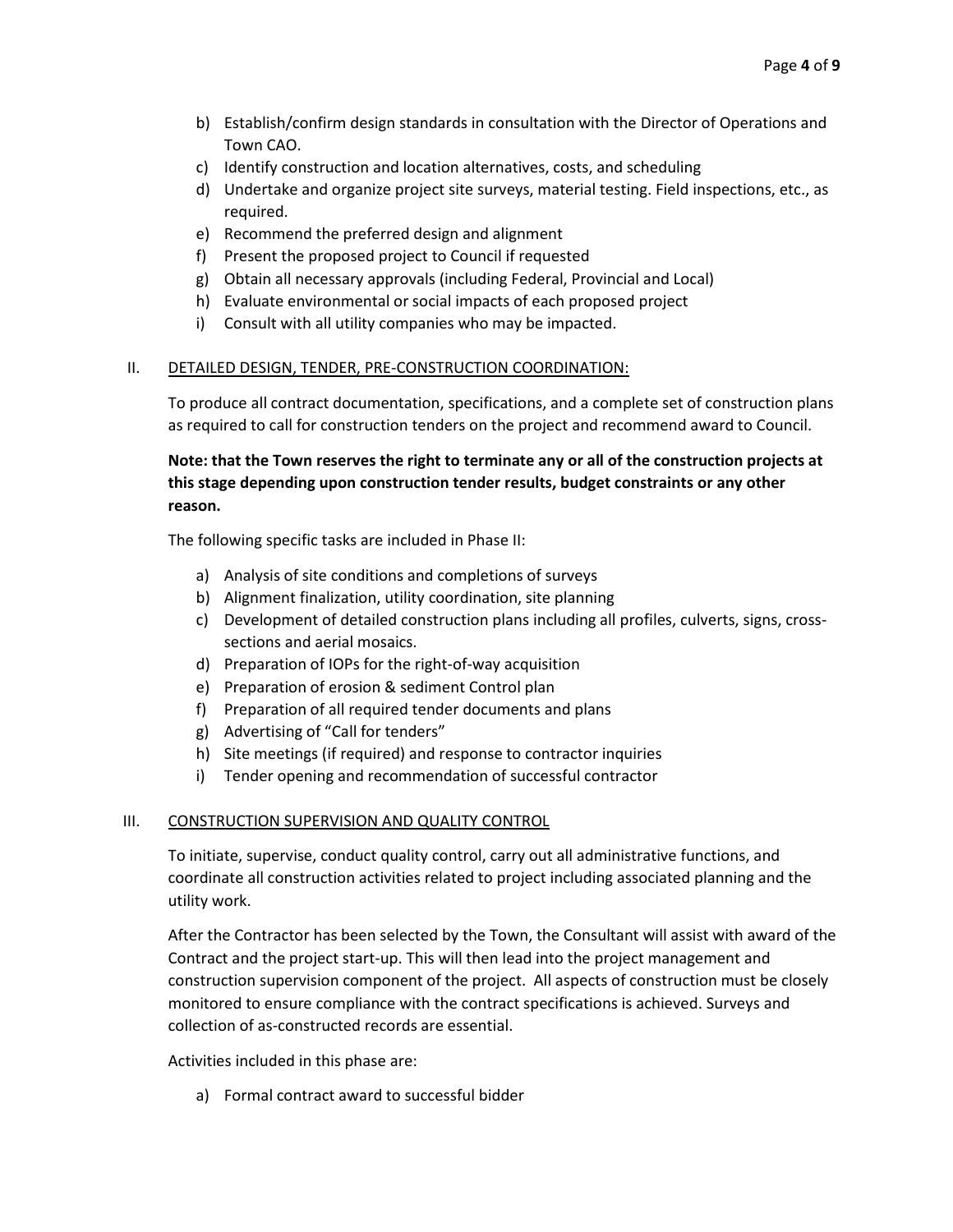- b) Pre-construction and site meetings as required with the successful contractor
- c) On-site supervision of the project including coordination of quality/quantity control and material testing
- d) Compilation of as-built surveys to be used for preparation of final drawings
- e) Preparation and review of progress payments
- f) Preparation of contract amendments as required.

### IV. FINAL DETAILS AND THE PROGRESS PAYMENT RECOMMENDATION

To prepare final documents upon project completion and produce final progress certificates for Greenview approval. As constructed drawings, Project Summary Report and relevant contract documents are required.

Activities included in this phase are:

- a) Preparation of final details covering all work components
- b) Preparation of bound as-constructed drawings
- c) Preparation of a detailed project summary report
- d) All relevant project completion documentation
- e) Preparation of final progress certificates and payment of holdbacks
- f) Acquisition of general releases and discharges

### **4.0 ENGINEERING TASKS**

Utilizing the standard engineering practices applicable to the described scope of work, the successful consultant shall provide the appropriate services in accordance with the terms and conditions as detailed in the Terms of Reference and may use any other reference material deemed appropriate.

The required engineering and related tasks include, but are not limited to the following:

- Report to the Director of Operations or designate
- Coordinate/communicate with the officials designated by the Director of Operations to deal with the ongoing implementation of the engineering contracts, procedural matters, scope and personnel changes, contract amendments or any other matters deemed necessary
- Consult with the Director of Operations and his designate(s) to confirm the scope of work to be covered under the 2018-2019 capital work plan and update the scope of work yearly after the budget has been finalized, to adjust the required resources accordingly
- Perform the necessary roles and responsibilities required to undertake various project phases described in section 3.0 of the Terms of Reference entitled Project Phases and Objectives
- Prepare IOP's for the right-of-way acquisition task to be carried out by the land agents retained by the Municipal District, and provide assistance for timely completion of the task when requested
- Introduce appropriate budget control measures to ensure proper use of project funding
- Maintain effective communication with various stakeholders, regulatory agencies and public as required during all phases of work and keep the necessary documentation
- Attend Council meetings, Committee of The Whole (COTW) meetings, Infrastructure & Planning meetings if requested, or any other meetings deemed necessary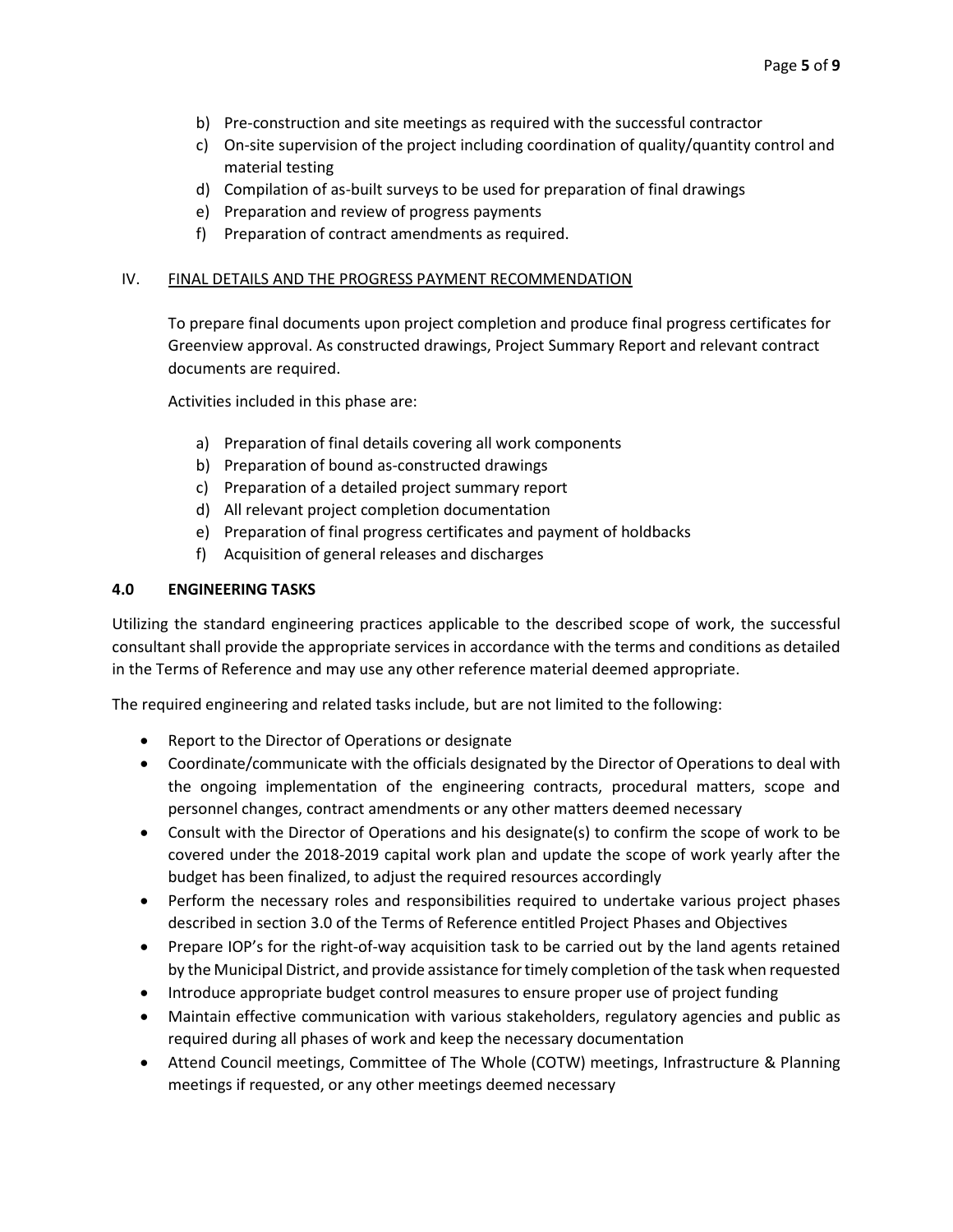- Ensure all provincial and federal acts & regulations and municipal requirements where applicable are strictly complied with at all time
- Assist the Town in carrying out the interim and/or final inspections of the projects and producing the completion and final acceptance documentation
- Assist the Town in preventing unnecessary claims through timely addressing of the issues as they arise and provide critical information required for claim resolution when required.
- Undertake Value Added Engineering when required to explore all feasible alternatives to achieve optimal cost savings through innovative design.
- Additional related duties as required

# **5.0 AVAILABLE INFORMATION**

Information available from the Town of Fox Creek may include aerial photographs, digital cadastral maps, Web map mapping, GIS database and disposition information and general file history of the projects.

# **6.0 CONSULTANT STAFF, COMMUNICATION, AND PROJECT CONTROL**

The Consultant will designate a primary contact who will communicate regularly with the Director of Operations, or his designate(s). The contact person will provide the project updates for, and attend if required, the Council meetings, or any other meetings deemed necessary by the Municipality.

A project initialization meeting will be held with the successful consultant(s) soon after the award to confirm the pertinent requirements of this undertaking, scope of work, deliverables and other expectations. Administrative procedures necessary to successfully carry out the assigned tasks will also be addressed in this meeting.

Project Commencement/Preconstruction meetings (for various projects contained in the 2-year work plan) will be held at the start of individual projects

Qualifications and status of personnel assigned to the job are to be clearly defined. Brief staff resumes highlighting the related work experience are to be included in the proposal document.

The roles and qualifications of sub-consultants involved in this undertaking must be clearly defined and fully integrated in the proposal.

An organizational chart showing lines of reporting for key members of the project team is to be provided.

Please include a list of references for similar work.

# **7.0 PROJECT SCOPE, BUDGET, AND FEE SCHEDULE**

A tentative scope of work has been provided in section 2.0 of the Terms of Reference. **An upset limit is not required for this RFP** and will be established upon engagement of the successful consultant(s). Actual scope of work will be confirmed at the start of each year upon approval of budget and the upset limit will be adjusted accordingly. However, the total upset fee shall not be exceeded without the prior express written approval of the Municipality. Include a typical rate structure for each project type (an all-inclusive cost estimate based on **typical time** required for projects) clearly showing staff allocations for various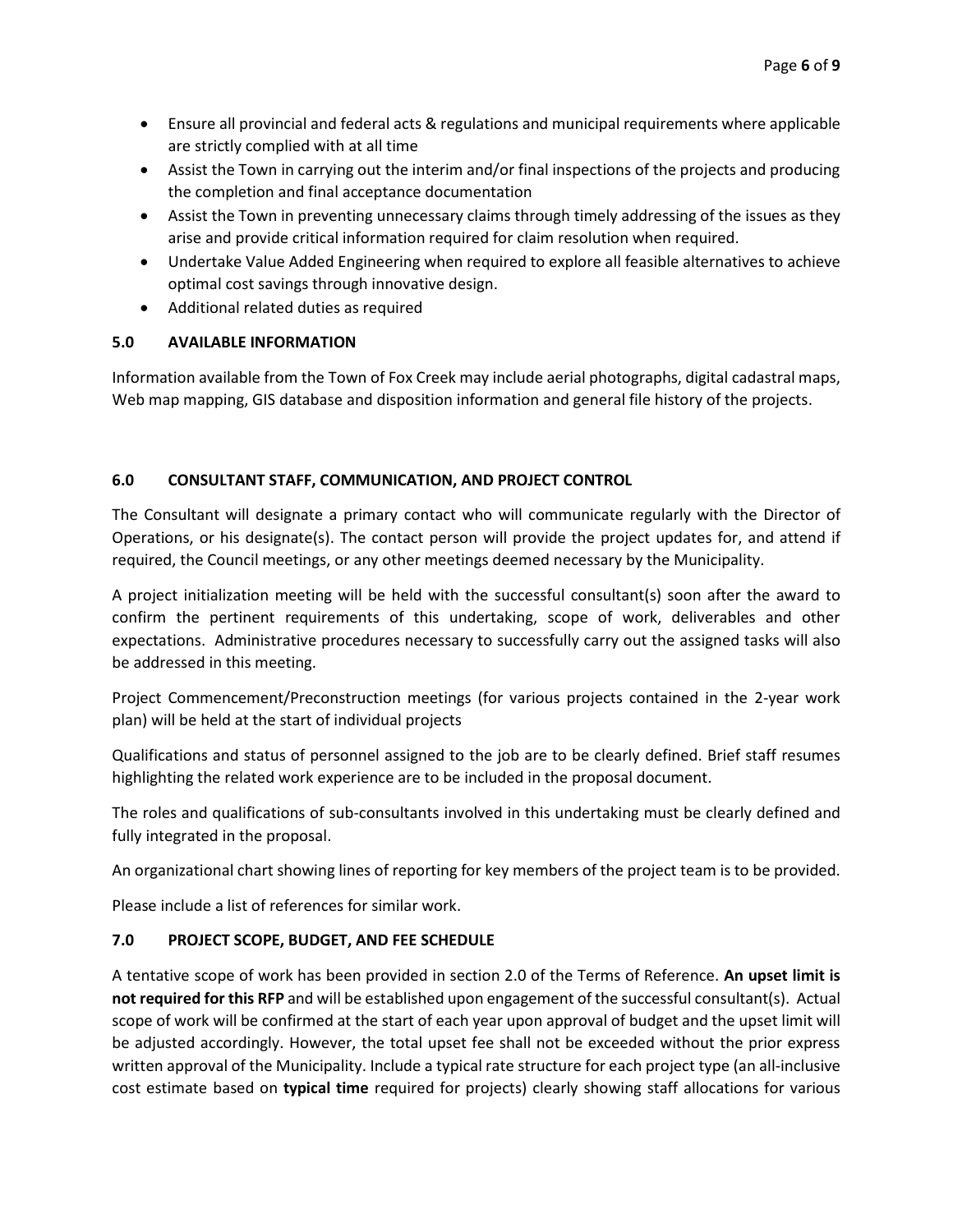tasks, hourly rates, and the necessary disbursements for each category of work. Also include a current schedule of hourly charge out rates for engineering services.

Engineering fees presented in the rate structure will be applicable to the base year (the year prior to the year in which the contract is dated). For the subsequent years, the inflationary influences will be accounted for by adjusting the fees in accordance with the accumulated change in the APEGGA Annual Salary Survey for "Engineers – All industries".

All disbursements will be paid at Town of Fox Creek rates as shown in the attached appendix. These rates are adjusted by Council regularly to reflect the current costs.

Engineering fee will be based on the proposed rate structure (adjusted for escalation) and will be paid monthly with necessary supportive documentation attached. This payment shall be the full compensation received by the Consultant for performing all work and shall include all fees, expenses, disbursements, sub-consultants and other costs.

## **8.0 SCHEDULE**

Submissions are due by **2:00 p.m. Thursday May 31**. Consultants are invited to contact **Mr. John Greathead, Director of Operations**, via email [john@foxcreek.ca](mailto:john@foxcreek.ca) , to make necessary inquiry prior to submission of proposals.

The Town of Fox Creek intends to have the procurement process concluded by June 21, 2018 in order to have the necessary preparations finalized for the timely execution of projects for the 2018-2019 period.

Project initialization meetings will be held soon after the awards of assignments.

### **9.0 PROPOSAL EVALUATION CRITERIA**

Proposals will be evaluated using Quality Based Selection criteria but not specifically the "Two Envelope System". All evaluations are subject to final Council approval.

The main body of this proposal shall be no more than 8 pages (single sided). The Consultant shall use a 12 point font with 1 inch border all around for the pages of the main body of the proposal. Demerit points will be used for proposals not complying with either the page limit or the format requested. The letter of submittal, manpower allocation/fee schedule spreadsheets, organizational diagrams and resumes are not counted as pages. Appendices will not form part of the evaluation. Three (3) bound copies and one (1) unbound copy are to be provided.

For evaluation of the proposals, the following general criteria and weighting shall apply.

| <b>Criteria</b>                 | Percentage |
|---------------------------------|------------|
| <b>Clarity and Presentation</b> | 5%         |
| <b>Project Comprehension</b>    | 15%        |
| <b>Resource Budget</b>          | 15%        |
| <b>Project Control</b>          | 5%         |
| Organization                    | .5%        |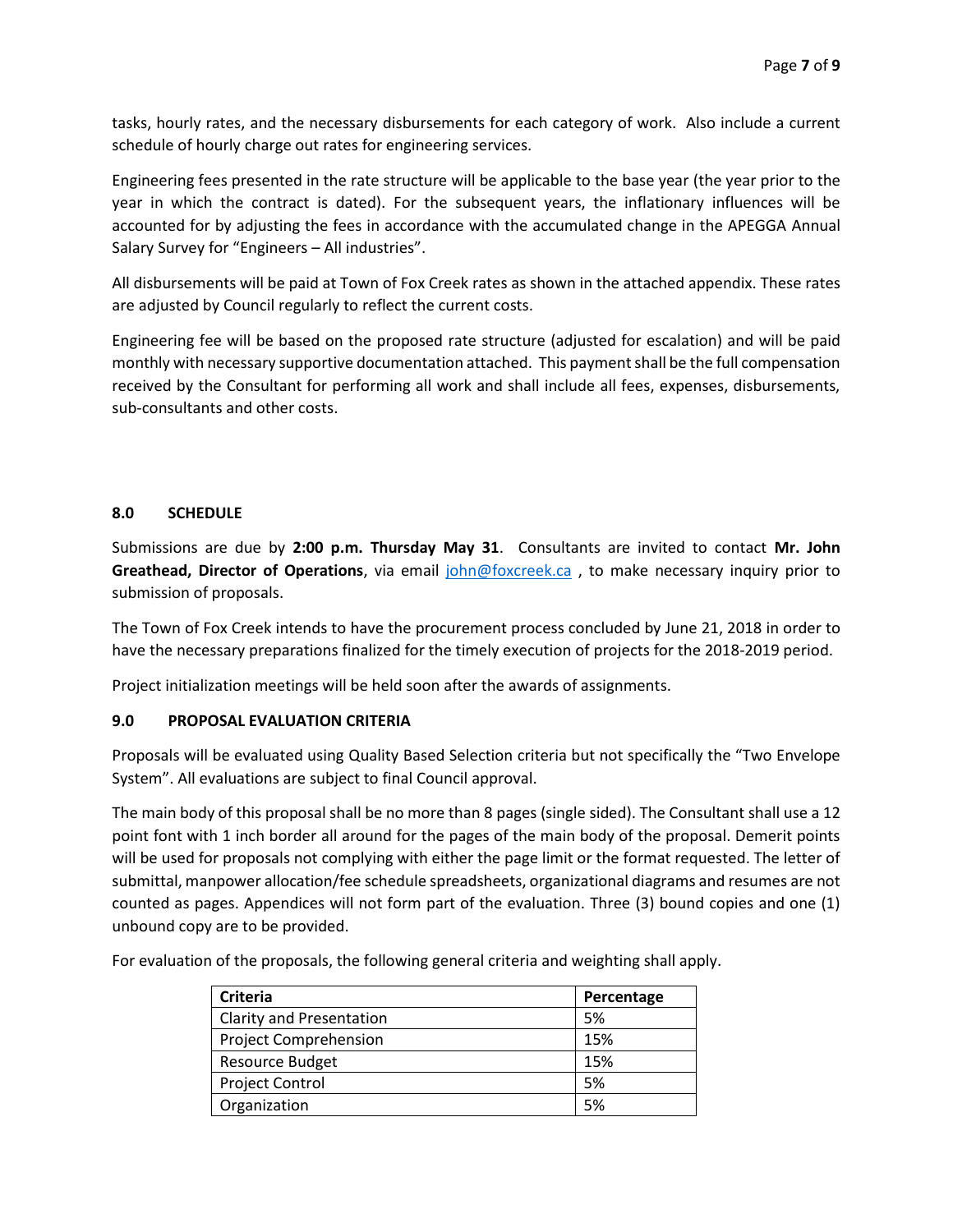| Project team     | 25%  |
|------------------|------|
| Past Performance | 30%  |
| Total            | 100% |

Any proposal considered by the selection committee to be unacceptable in any of the evaluation criteria may be rejected by the Municipality and will not be considered.

### **10.0 PROPOSAL ACCEPTANCE**

The Town of Fox Creek reserves the right to accept or reject any or all proposals and waive irregularities and informalities at its discretion. The Town of Fox Creek reserve the right to accept the proposal other than the lowest proposal without stating reasons. By the act of submitting its proposal, the company waives any right to contest in any legal proceeding or action the right of the Town of Fox Creek to award the work to whomever it chooses, in its sole and unfettered discretion, and for whatever reasons the Municipality deems appropriate. Without limiting the generality of the forgoing, the Town of Fox Creek may consider any other factor besides price and capability to perform work that it deems in its sole discretion to be relevant to its decision including but not limited to the following:

- 1. Any past experience with the Company, or lack thereof;
- 2. The results of any reference check done by the Municipal District of Greenview:
- 3. Information relating to the financial state of the Company.

The information on this proposal form is being collected for the purpose of committing to an expenditure under the authority of the Municipal Government Act. The successful Consultant will be required to sign a Town of Fox Creek Service Contract prior to commencement of the assignment.

### **11.0 INSURANCE AND SAFETY REQUIREMENTS**

The Town of Fox Creek Service Contract stipulates that the Consultant must possess or obtain Comprehensive General Liability Insurance, in accordance with the Alberta Insurance Act, in an amount of \$2,000,000 inclusive per occurrence against bodily injury, personal injury, and property damage including loss of use thereof. As well, Consultant must also possess Automobile Liability Insurance on all vehicles owned, operated or licenced in the name of the Consultant in an amount not less than \$2,000,000, and other applicable insurance coverage as required.

The successful consultant must have a valid Safety Certificate of recognition in an approved safety accreditation program at the time of the proposal submission.

The Consultant shall comply with the workers Compensation Act if applied and provide a certificate from the Worker's Compensation Board showing the Consultant is registered with the board.

# **12.0 FREEDOM OF INFORMATION AND PROTECTION OF PRIVACY ACT**

The purpose of collecting information through this RFP is to enable the Town of Fox Creek to ensure the accuracy and reliability of the proposal, and to evaluate the submission in accordance with the specified selection criteria. The information provided by the proponent may become public information. All documents submitted to the Municipality are subject to the protection and disclosure provisions of the Freedom of Information and Protection of Privacy Act (FOIP *Act)*